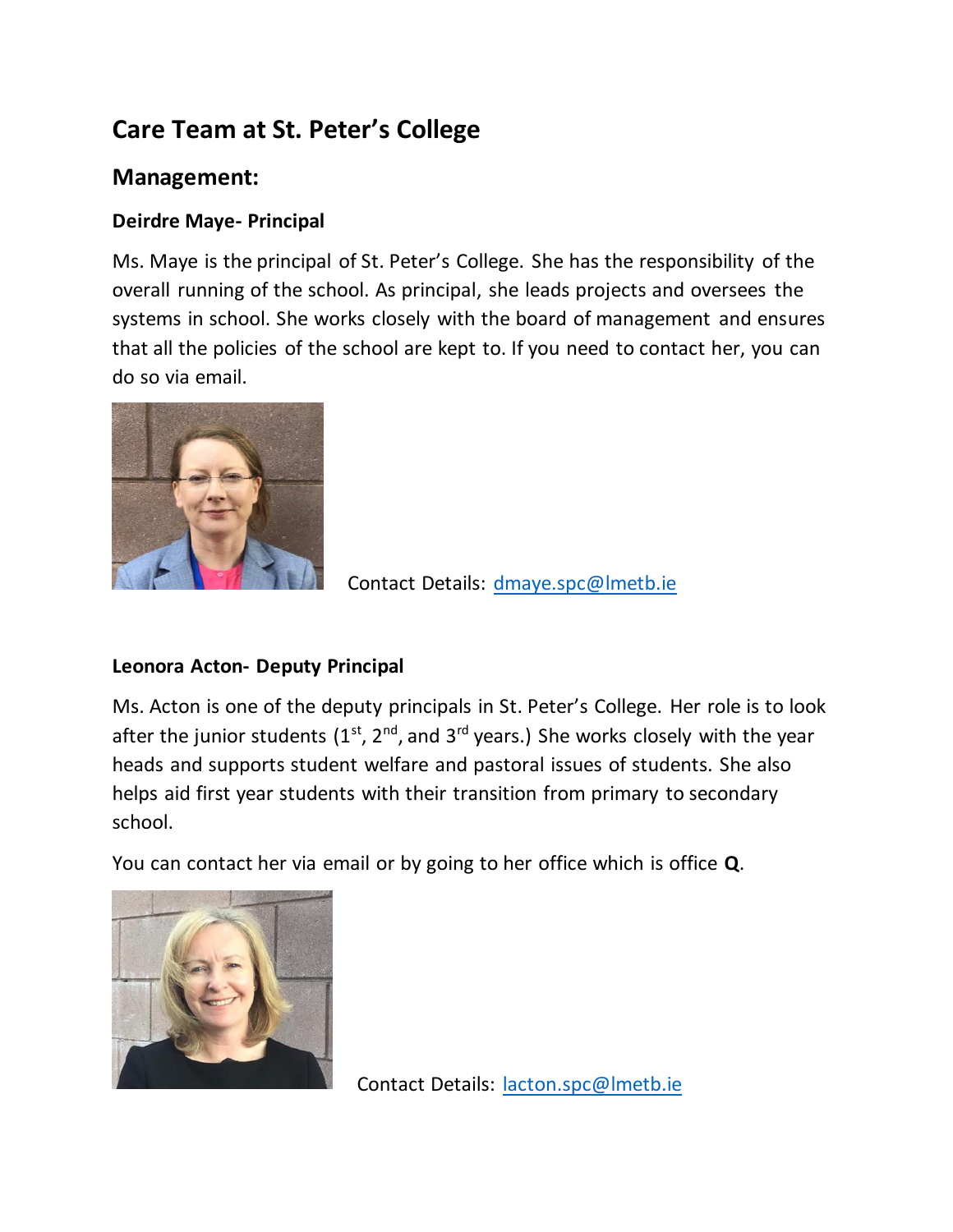#### **Brian McNamara- Deputy Principal**

Mr. McNamara is one of the deputy principals in St. Peter's College. His role is to look after the senior students  $(4^{th}, 5^{th}$  and  $6^{th}$  years.) He works closely with the year heads and supports student welfare, academic needs and pastoral issues of students.

You can contact him via email or by going to his office which is office **U**.



Contact Details: [bmcnamara.spc@lmetb.ie](mailto:bmcnamra.spc@lmetb.ie)

#### **Gretta Judge- Deputy Principal**

Ms. Judge is one of the deputy principals in St. Peter's College. She deals with the day to day running of the school. She arranges the timetables and mostly deals with the staff of St. Peter's.

You can contact her via email or by going to her office which is office **G**.



Contact Details: [gjudge.spc@lmetb.ie](mailto:gjudge.spc@lmetb.ie)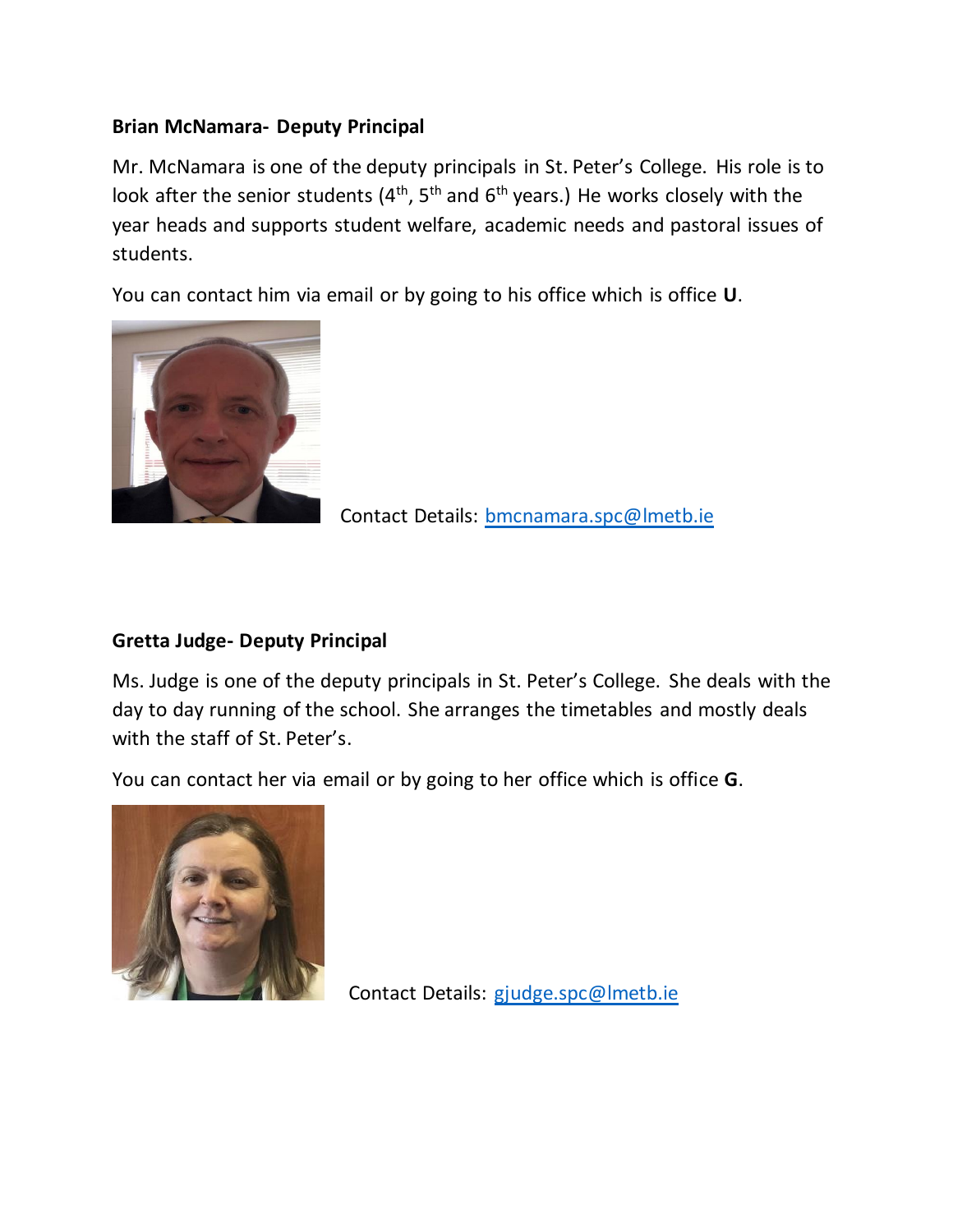# **Guidance Counsellors**

#### **Brian McCarthy**

Mr. McCarthy is one of the school guidance counsellors. He provides career and counselling advice to students. He helps students with a range of issues such as career choices, study skills and pastoral issues of students.

You can contact him via email or by going to his office which is office **V**.



Contact Details: [bmccarthy.spc@lmetb.ie](mailto:bmccarthy.spc@lmetb.ie)

#### **Niamh Collins**

Ms. Collins is one of the school guidance counsellors. She provides career and counselling advice to students. She helps students with a range of issues such as career choices, study skills and pastoral issues of students.

You can contact her via email or by calling to her office which is office **N**.



Contact Details: [niamhcollins.spc@lmetb.ie](mailto:niamhcollins.spc@lmetb.ie)